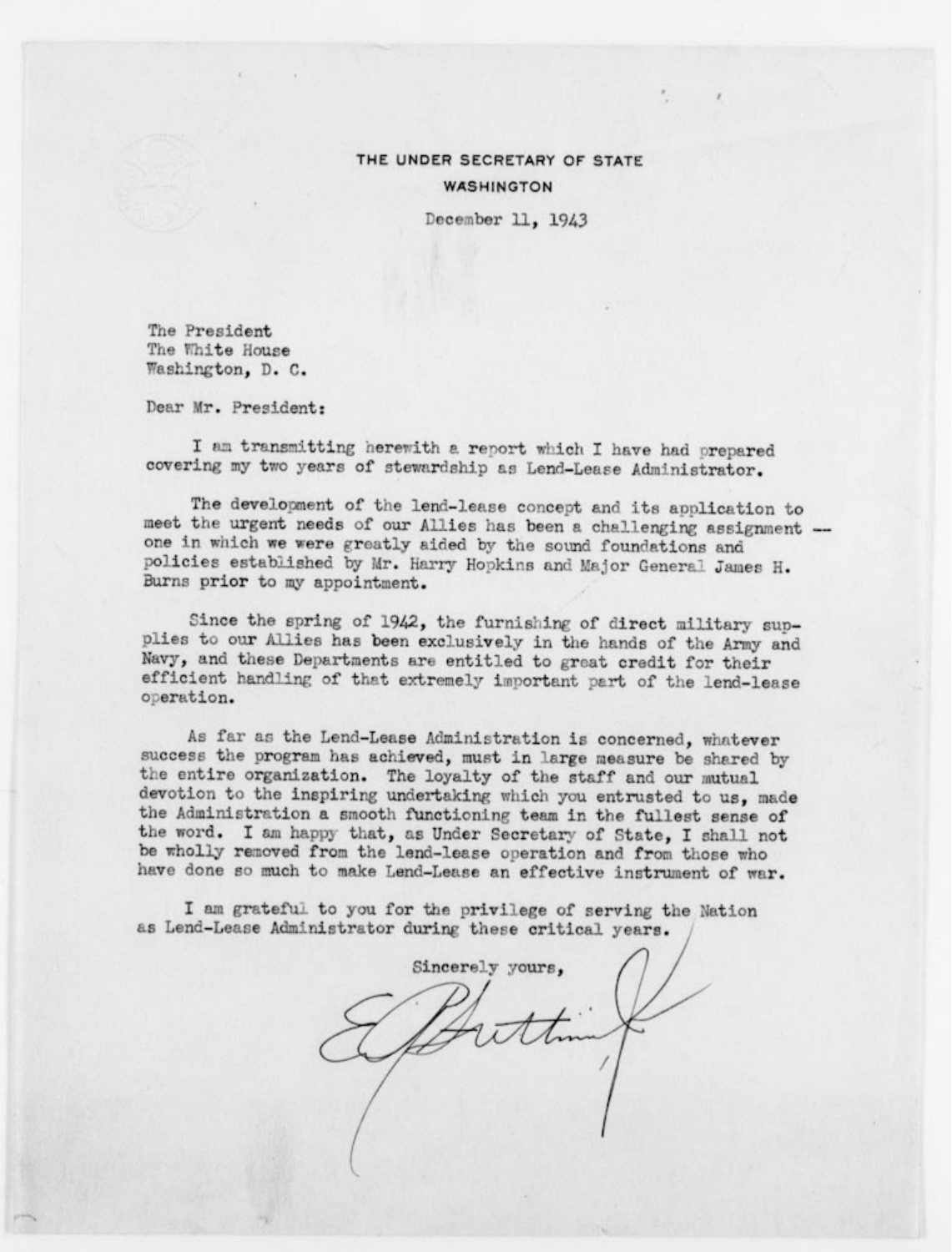Report to the President<br>on Operations of<br>the Lend-Lease Administration Report to the President 4 on Operations of September 16, 1941 to September 25, <sup>1943</sup> Submitted by E. R. Stettinius, Jr.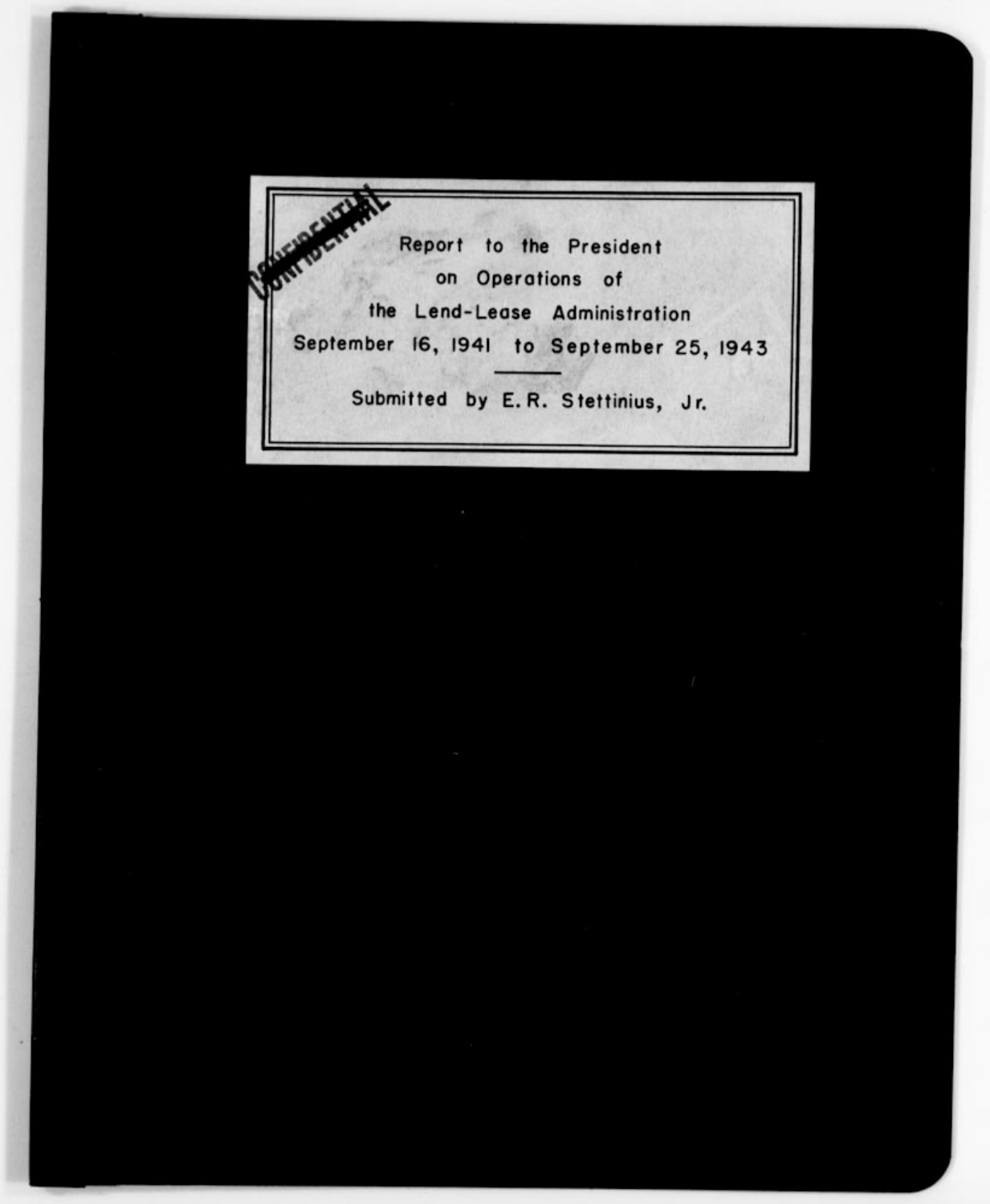### REPORT TO THE PRESIDENT

 $31.5$ 

On Operations of the Lend-Lease Administration September 11, 1941 to September 25, 1943

Submitted by E. R. Stettinius, Jr.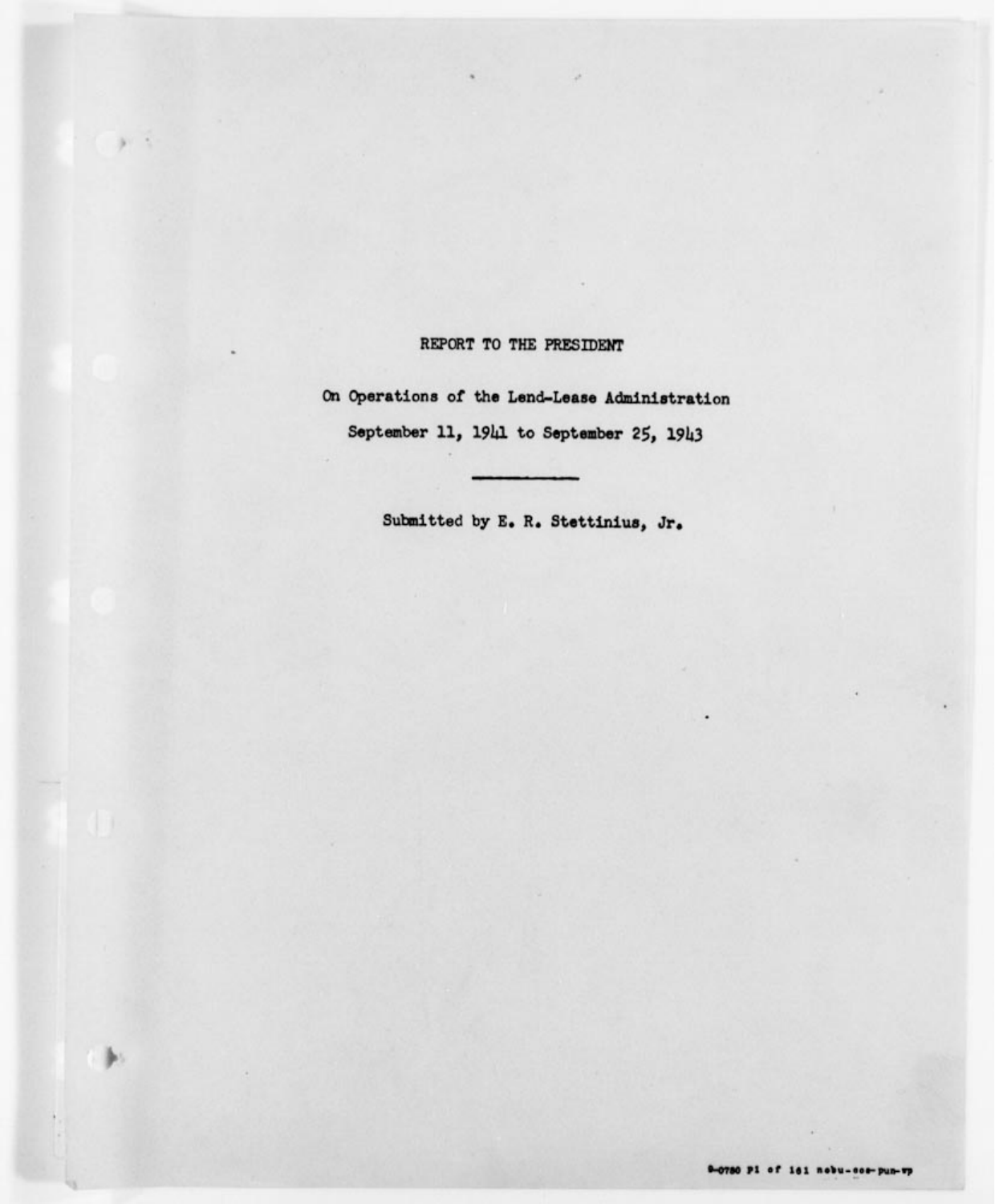# **CONTENTS**

 $\bigcirc$ 

| I.   | Organization Found by the Administrator<br>Creation of a New Organization |                   |  |  |  |
|------|---------------------------------------------------------------------------|-------------------|--|--|--|
| II.  |                                                                           |                   |  |  |  |
| III. | Lend-Lease Legislation                                                    | 12                |  |  |  |
| IV.  | Relations with Foreign Countries                                          | 14                |  |  |  |
|      | A.<br>Lend-Lease                                                          | 14                |  |  |  |
|      | ı.<br><b>British Empire</b>                                               | 14                |  |  |  |
|      | 2. Russia                                                                 | 22                |  |  |  |
|      | China<br>3.1                                                              |                   |  |  |  |
|      | 4a. Fighting French Territories                                           | $\frac{25}{27}$   |  |  |  |
|      | 4b. French Territories                                                    |                   |  |  |  |
|      | Iceland<br>5.                                                             |                   |  |  |  |
|      | 6. Netherlands                                                            |                   |  |  |  |
|      | 7. Belgium                                                                |                   |  |  |  |
|      | 8. Norway                                                                 |                   |  |  |  |
|      | 9. Poland                                                                 | 28 31 33 35 36 38 |  |  |  |
|      | 10. Czechoslovakia                                                        |                   |  |  |  |
|      | ll. Yugoslavia                                                            | 39<br>39          |  |  |  |
|      | 12. Greece                                                                | LO <sub>1</sub>   |  |  |  |
|      | 13. Turkey                                                                | 42                |  |  |  |
|      | 14. Middle East                                                           | 45                |  |  |  |
|      | 15. Liberia                                                               | $\tilde{47}$      |  |  |  |
|      | 16. American Republics                                                    | 48                |  |  |  |
|      | 17. Caribbean Area                                                        | 51                |  |  |  |
|      | 18. Liberated Areas                                                       | 54                |  |  |  |
|      | $B -$<br>Reverse Lend-Lease                                               | 56                |  |  |  |
| v.   | Lend-Lease Missions Abroad                                                | 63                |  |  |  |
|      | Establishment of Missions<br><b>A.</b>                                    | 63                |  |  |  |
|      | Functions of Lend-Lease Missions<br>в.                                    | 65                |  |  |  |
|      | $c_{\bullet}$<br>Reverse Lend-Lease                                       | 66                |  |  |  |
| VI.  | Relations with Other United States Government Agencies                    | 68                |  |  |  |
|      | Department of State<br>A.                                                 | 68                |  |  |  |
|      | $B_{\bullet}$<br><b>Treasury Department</b>                               | 69                |  |  |  |
|      | $c_{\bullet}$<br>War and Navy Departments                                 | 70                |  |  |  |
|      | War Production Board<br>D.                                                | 72                |  |  |  |

Page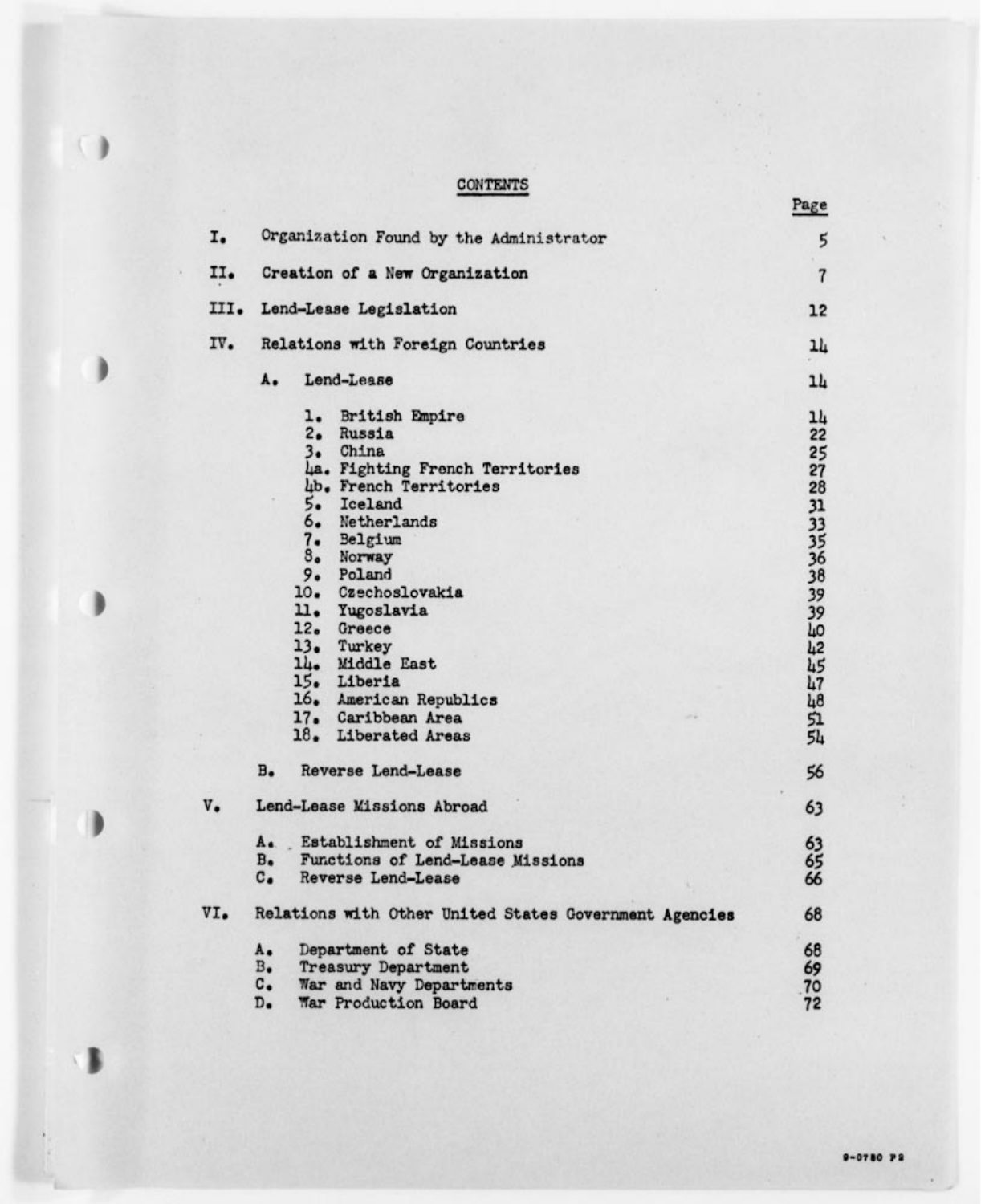Page

|      | Е.             | Combined Boards                             | 72                   |
|------|----------------|---------------------------------------------|----------------------|
|      | F.             | Department of Agriculture                   |                      |
|      | G.             | W.S.A. and Maritime Commission              | $73$<br>$75$<br>$75$ |
|      | $H_{\bullet}$  | Office of Economic Warfare                  |                      |
|      | I.             | Cffice of Foreign Relief and                |                      |
|      |                | Rehabilitation Operations                   | 78                   |
|      | J.             | Petroleum Administration for War            | 79                   |
|      | ĸ.             | Other Departments and Agencies              | 79                   |
| VII. |                | Screening Requests for Lend-Lease Aid       | 81                   |
|      | ٨.             | General                                     | 81                   |
|      | в.             | Purpose                                     | 82                   |
|      | $c_{\bullet}$  | Procedure                                   | 86                   |
|      | $D_{\bullet}$  | Inventories and Materials Redistribution    | 93                   |
|      | E.             | Policy on Long Term Projects                | 95                   |
|      |                | VIII. Lend-Lease and Foreign Trade          | 97                   |
|      | А.             | Private Trade                               | 97                   |
|      | $\overline{B}$ | Control of British Exports                  | 98                   |
| IX.  |                | Projects and Facilities                     | 101                  |
|      | A.             | Dehydrated Foods                            | 101                  |
|      | $B_{\bullet}$  | Expansion of Facilities                     | 102                  |
|      | $c_{\bullet}$  | Transportation and Storage Facilities       | 104                  |
|      | $D_{\bullet}$  | Air Fields                                  |                      |
|      | $E_{\bullet}$  | Cargoes, Inc.                               | 105<br>106           |
| x.   |                | Record Keeping                              | 110                  |
|      | A.             | Fiscal and Budgetary                        | 110                  |
|      | $B_{\bullet}$  | Statistics                                  | 115                  |
| XI.  |                | Lend-Lease Program to Date                  | 117                  |
|      | A.             | Appropriations, Allocations and Obligations | 117                  |
|      | $B_{\bullet}$  | Total Lend-Lease Aid                        | 118                  |
|      | $c_{\bullet}$  | Goods Shipped (Exports)                     | 119                  |
|      |                | 1. By Category                              | 119                  |
|      |                | 2.<br>By Geographic Area                    | 120                  |
|      | D.             | Reimbursable Aid                            | 120                  |
|      |                |                                             |                      |

 $\mathtt{VI}_\bullet$ 

Continued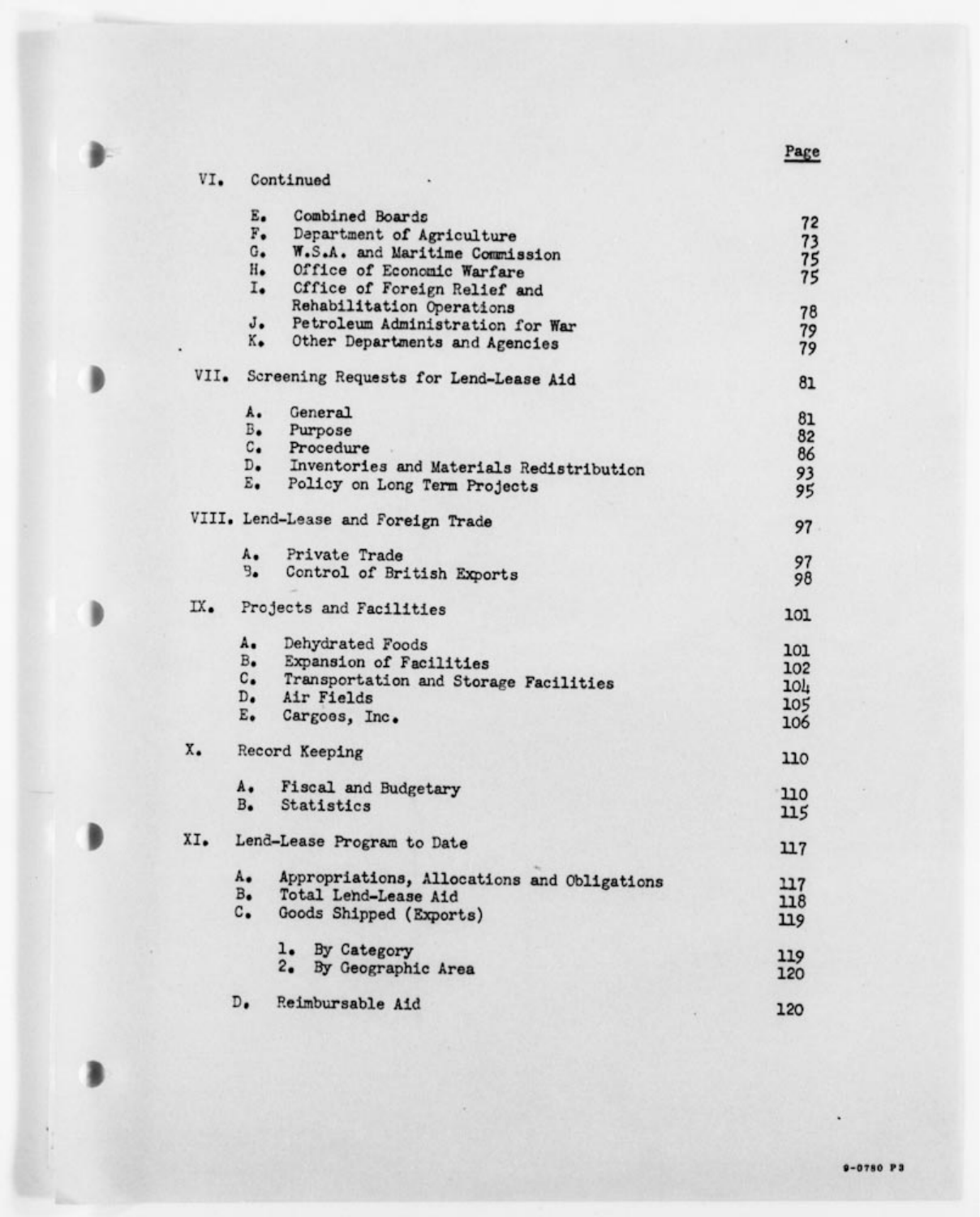|      |                                                              |                                                                         |  | Page                     |
|------|--------------------------------------------------------------|-------------------------------------------------------------------------|--|--------------------------|
| XII. | Personnel                                                    | 124                                                                     |  |                          |
|      | <b>A.</b><br>$B_{\bullet}$<br>$c_{\bullet}$<br>$D_{\bullet}$ | Policy<br>Number and Pay Roll<br>Draft Deferment<br>Organization Charts |  | 124<br>125<br>126<br>127 |
|      |                                                              | Tables and Charts                                                       |  | 128                      |

ł

 $\Box$